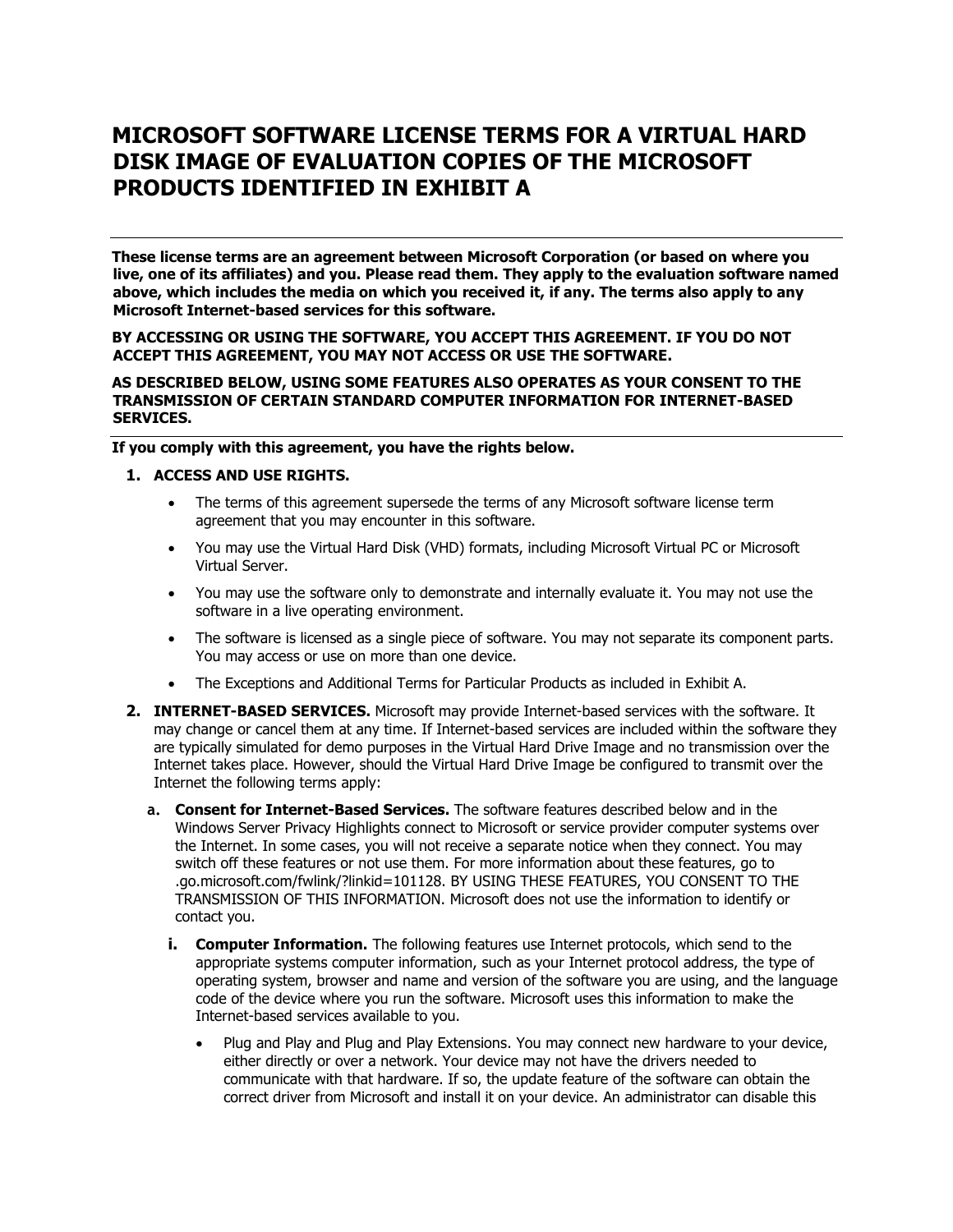update feature.

- Windows Update Feature. You may connect new hardware to the device where you run the software. Your device may not have the drivers needed to communicate with that hardware. If so, the update feature of the software can obtain the correct driver from Microsoft and install it on your device. You can switch off this update feature.
- Web Content Features. Features in the software can retrieve related content from Microsoft and provide it to you. To provide the content, these features send to Microsoft the type of operating system, name and version of the software you are using, type of browser and language code of the device where you run the software. Examples of these features are clip art, templates, online training, online assistance and Appshelp. You may choose not to use these web content features.
- Digital Certificates. The software uses digital certificates. These digital certificates confirm the identity of Internet users sending x.509 standard encrypted information. They also can be used to digitally sign files and macros, to verify the integrity and origin of the file contents. The software retrieves certificates and updates certificate revocation lists. These security features operate only when you use the Internet.
- Auto Root Update. The Auto Root Update feature updates the list of trusted certificate authorities. You can switch off the Auto Root Update feature.
- Windows Media Player. When you use Windows Media Player, it checks with Microsoft for
	- compatible online music services in your region;
	- new versions of the player; and
	- codecs if your device does not have the correct ones for playing content.

You can switch off this last feature. For more information, go to www.microsoft.com/windows/windowsmedia/player/11/privacy.aspx.

- Windows Media Digital Rights Management. Content owners use Windows Media digital rights management technology (WMDRM) to protect their intellectual property, including copyrights. The software and third party software use WMDRM to play and copy WMDRM-protected content. If the software fails to protect the content, content owners may ask Microsoft to revoke the software's ability to use WMDRM to play or copy protected content. Revocation does not affect other content. When you download licenses for protected content, you agree that Microsoft may include a revocation list with the licenses. Content owners may require you to upgrade WMDRM to access their content. Microsoft software that includes WMDRM will ask for your consent prior to the upgrade. If you decline an upgrade, you will not be able to access content that requires the upgrade. You may switch off WMDRM features that access the Internet. When these features are off, you can still play content for which you have a valid license.
- Malicious Software Removal. During setup, if you select "Get important updates for installation", the software may check and remove certain malware from your device. "Malware" is malicious software. If the software runs, it will remove the Malware listed and updated at www.support.microsoft.com/?kbid=890830. During a Malware check, a report will be sent to Microsoft with specific information about Malware detected, errors, and other information about your device. This information is used to improve the software and other Microsoft products and services. No information included in these reports will be used to identify or contact you. You may disable the software's reporting functionality by following the instructions found at www.support.microsoft.com/?kbid=890830. For more information, read the Windows Malicious Software Removal Tool privacy statement at go.microsoft.com/fwlink/?LinkId=113995.
- Network Awareness. This feature determines whether a system is connected to a network by either passive monitoring of network traffic or active DNS or HTTP queries. The query only transfers standard TCP/IP or DNS information for routing purposes. You can switch off the active query feature through a registry setting.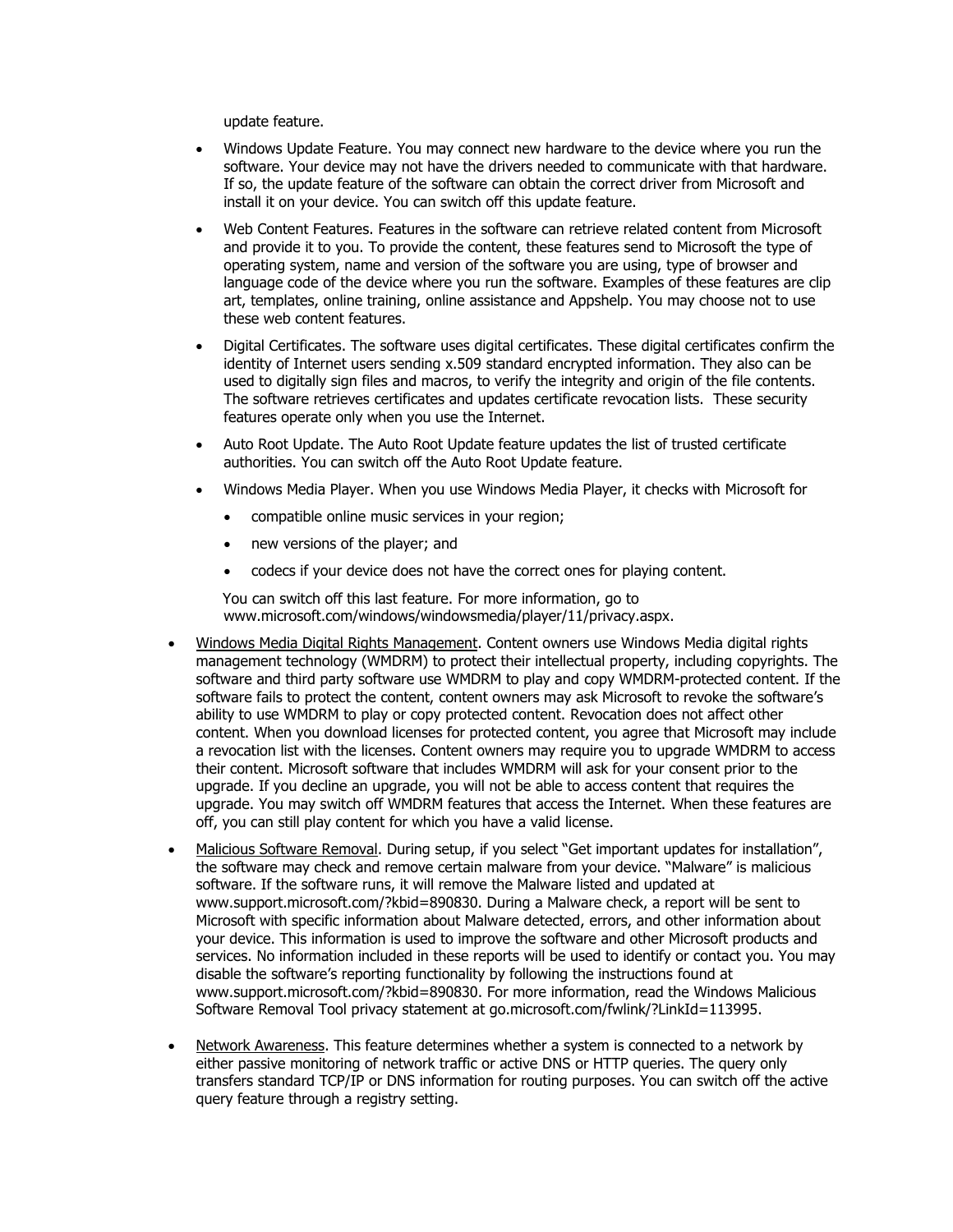- Windows Time Service. This service synchronizes with time.windows.com once a week to provide your computer with the correct time. You can turn this feature off or choose your preferred time source within the Date and Time Control Panel applet. The connection uses standard NTP protocol.
- IPv6 Network Address Translation (NAT) Traversal service (Teredo). This feature helps existing home Internet gateway devices transition to IPv6. IPv6 is a next generation Internet protocol. It helps enable end-to-end connectivity often needed by peer-to-peer applications. To do so, each time you start up the software the Teredo client service will attempt to locate a public Teredo Internet service. It does so by sending a query over the Internet. This query only transfers standard Domain Name Service information to determine if your computer is connected to the Internet and can locate a public Teredo service. If you
- use an application that needs IPv6 connectivity or
- configure your firewall to always enable IPv6 connectivity

by default standard Internet Protocol information will be sent to the Teredo service at Microsoft at regular intervals. No other information is sent to Microsoft. You can change this default to use non-Microsoft servers. You can also switch off this feature using a command line utility named "netsh".

- Windows Rights Management Services. The software contains a feature that allows you to create content that cannot be printed, copied or sent to others without your permission. For more information, go towww.microsoft.com/rms. You may choose not to use this feature.
- Accelerators. When you use click on or move your mouse over an Accelerator, the title and full web address or URL of the current webpage, as well as standard computer information, and any content you have selected, might be sent to the service provider. If you use an Accelerator provided by Microsoft, the information sent is subject to the Microsoft Online Privacy Statement, which is available at go.microsoft.com/fwlink/?linkid=31493. If you use an Accelerator provided by a third party, use of the information sent will be subject to the third party's privacy practices.
- Search Suggestions Service. When you type a search query in Internet Explorer by using the Instant Search box or by typing a question mark (?) before your search term in the Address bar, you will see search suggestions as you type (if supported by your search provider). Everything you type in the Instant Search box or in the Address bar when preceded by a question mark (?) is sent to your search provider as you type it. In addition, when you press Enter or click the Search button, all the text that is in the search box or Address bar is sent to the search provider. If you use a Microsoft search provider, the information you send is subject to the Microsoft Online Privacy Statement, which is available at go.microsoft.com/fwlink/?linkid=31493. If you use a thirdparty search provider, use of the information sent will be subject to the third party's privacy practices. You can turn search suggestions off at any time in Internet Explorer by using Manage Add-ons under the Tools button. For more information about the search suggestions service, see go.microsoft.com/fwlink/?linkid=128106.
- **b. Use of Information.** Microsoft may use the computer information, Accelerator information, CEIP information, search suggestions information, and Malware reports to improve our software and services. We may also share it with others, such as hardware and software vendors. They may use the information to improve how their products run with Microsoft software.
- **c. Misuse of Internet-based Services.** You may not use these services in any way that could harm them or impair anyone else's use of them. You may not use the services to try to gain unauthorized access to any service, data, account or network by any means.
- **3. TIME-SENSITIVE SOFTWARE.** The software will stop running on the date indicated in Exhibit A. You will not receive any other notice. You may not be able to access data used with the software when it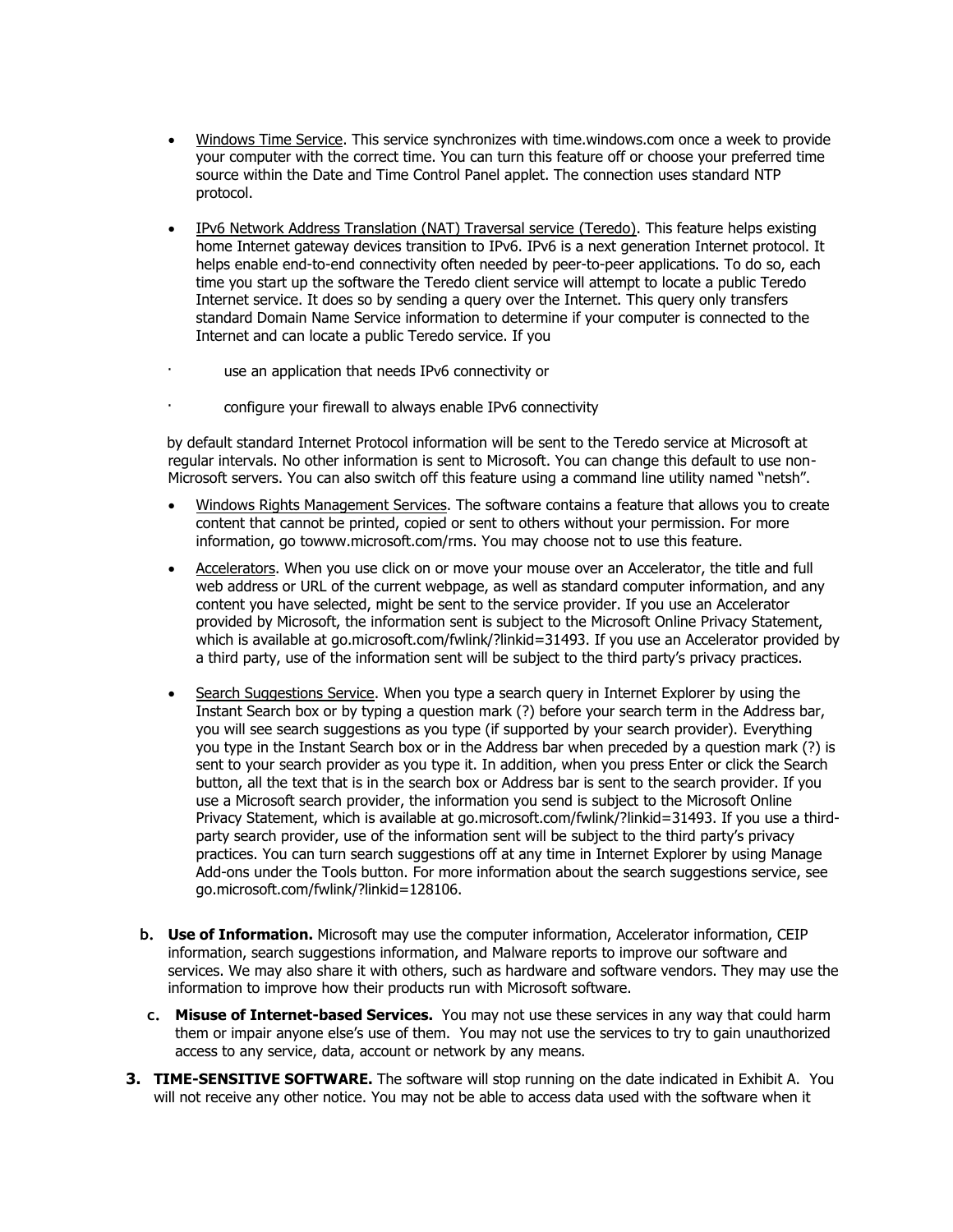stops running.

- **4. MANDATORY ACTIVATION.** Activation associates the use of the software with a specific device. If you are prompted to activate the software while you are evaluating the software, during activation the software will send information about the software and the device to Microsoft. This information includes the version, language and product key of the software, the Internet protocol address of the device, and information derived from the hardware configuration of the device. For more information, see wwww.microsoft.com/piracy/mpa.aspx. By using the software, you consent to the transmission of this information. If properly licensed, you have the right to use the version of the software installed during the installation process up to the time permitted for activation. Unless the software is activated, you have no right to use the software after the time permitted for activation. This is to prevent unlicensed use. You are not permitted to bypass or circumvent activation. If the device is connected to the Internet, the software may automatically connect to Microsoft for activation. You can also activate the software manually by Internet or telephone. If you do so, Internet and telephone service charges may apply. Some changes to your computer components or the software may require you to reactivate the software. The software will remind you to activate it until you do.
- **5. PRE-RELEASE SOFTWARE.** The software may contain pre-release versions of Microsoft software products identified as "Beta" or "Pre-Release" in Exhibit A. This software may not work the way a final version of the software will. We may change it for the final, commercial version. We also may not release a commercial version.
- **6. FEEDBACK.** If you give feedback about the software to Microsoft, you give to Microsoft, without charge, the right to use, share and commercialize your feedback in any way and for any purpose. You also give to third parties, without charge, any patent rights needed for their products, technologies and services to use or interface with any specific parts of a Microsoft software or service that requires Microsoft to license its software or documentation to third parties because Microsoft includes your feedback in them. These rights survive this agreement.
- **7. BENCHMARK TESTING.** You must obtain Microsoft's prior written approval to disclose to a third party the results of any benchmark test of the software. However, this does not apply to the Microsoft .NET Framework see below.
- **8. MICROSOFT .NET BENCHMARK TESTING.** The software includes one or more components of the .NET Framework (".NET Components"). You may conduct internal benchmark testing of those components. You may disclose the results of any benchmark test of those components, provided that you comply with the conditions set forth at go.microsoft.com/fwlink/?LinkID=66406. Notwithstanding any other agreement you may have with Microsoft, if you disclose such benchmark test results, Microsoft shall have the right to disclose the results of benchmark tests it conducts of your products that compete with the applicable .NET Component, provided it complies with the same conditions set forth at go.microsoft.com/fwlink/?LinkID=66406.
- **9. SCOPE OF LICENSE.** The software is licensed, not sold. This agreement only gives you some rights to use the software. Microsoft reserves all other rights. Unless applicable law gives you more rights despite this limitation, you may use the software only as expressly permitted in this agreement. In doing so, you must comply with any technical limitations in the software that only allow you to use it in certain ways. You may not
	- work around any technical limitations in the software;
	- reverse engineer, decompile or disassemble the software, except and only to the extent that applicable law expressly permits, despite this limitation;
	- use the software's files and components within another operating system or application running on another operating system;
	- make more copies of the software than specified in this agreement or allowed by applicable law, despite this limitation;
	- publish the software for others to copy;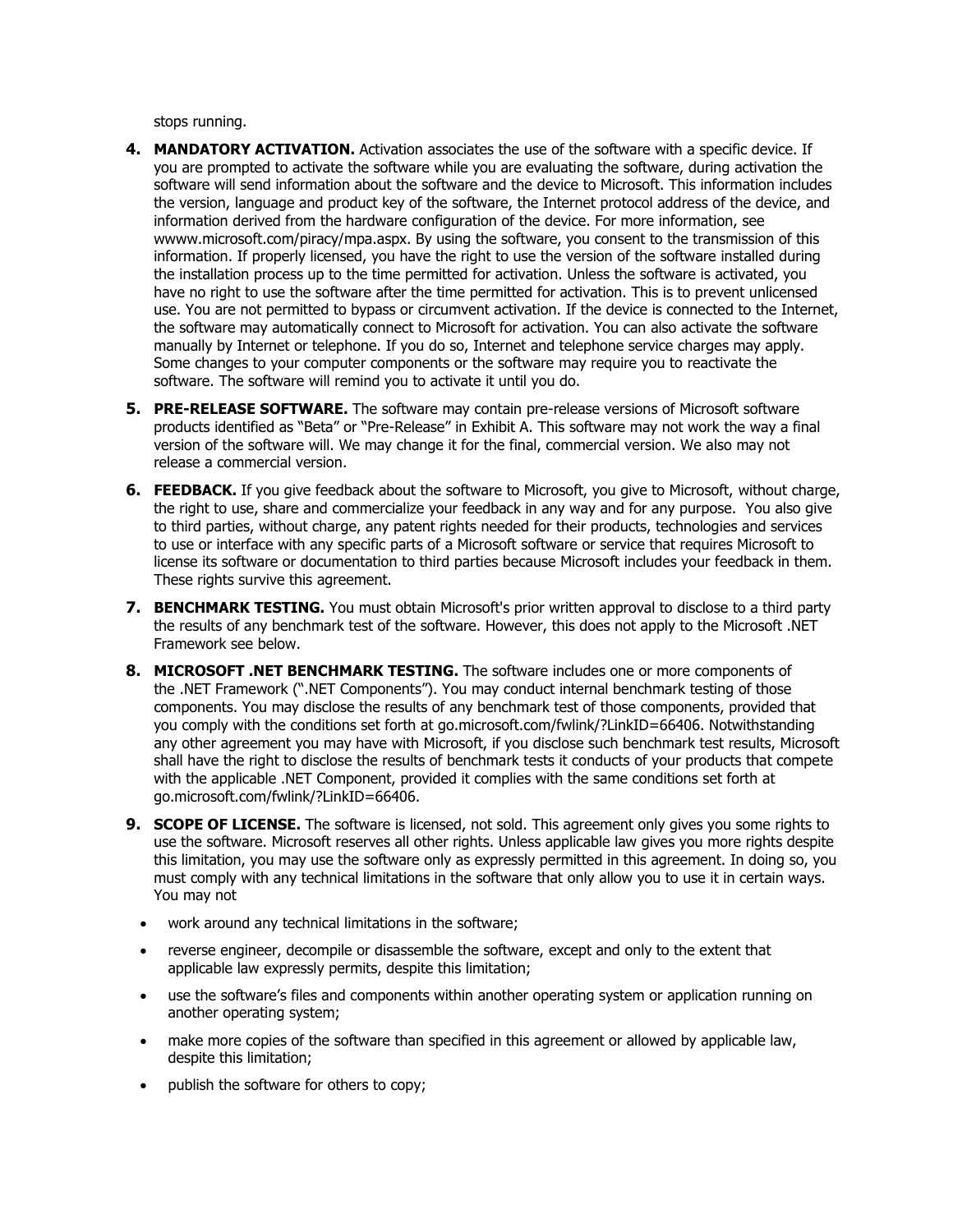- rent, lease or lend the software;
- transfer the software or this agreement to any third party; or
- use the software for commercial software hosting services.
- **10. EXPORT RESTRICTIONS.** The software is subject to United States export laws and regulations. You must comply with all domestic and international export laws and regulations that apply to the software. These laws include restrictions on destinations, end users and end use. For additional information, see www.microsoft.com/exporting.
- **11. SUPPORT SERVICES.** Because this software is "as is," Microsoft may not provide support services for it.
- **12. ENTIRE AGREEMENT.** This agreement, and the terms for supplements, updates, Internet-based services and support services that you use, are the entire agreement for the software and support services.

#### **13. APPLICABLE LAW.**

- **a. United States.** If you acquired the software in the United States, Washington state law governs the interpretation of this agreement and applies to claims for breach of it, regardless of conflict of laws principles. The laws of the state where you live govern all other claims, including claims under state consumer protection laws, unfair competition laws, and in tort.
- **b. Outside the United States.** If you acquired the software in any other country, the laws of that country apply.
- **14. LEGAL EFFECT.** This agreement describes certain legal rights. You may have other rights under the laws of your country. You may also have rights with respect to the party from whom you acquired the software. This agreement does not change your rights under the laws of your country if the laws of your country do not permit it to do so.
- **15. DISCLAIMER OF WARRANTY. The software is licensed "as-is." You bear the risk of using it. Microsoft gives no express warranties, guarantees or conditions. You may have additional consumer rights under your local laws which this agreement cannot change. To the extent permitted under your local laws, Microsoft excludes the implied warranties of merchantability, fitness for a particular purpose and non-infringement.**
- **16. LIMITATION ON AND EXCLUSION OF REMEDIES AND DAMAGES. You can recover from Microsoft and its suppliers only direct damages up to U.S. \$5.00. You cannot recover any other damages, including consequential, lost profits, special, indirect or incidental damages.**

This limitation applies to

- anything related to the software, services, content (including code) on third party Internet sites, or third party programs; and
- claims for breach of contract, breach of warranty, guarantee or condition, strict liability, negligence, or other tort to the extent permitted by applicable law.

It also applies even if Microsoft knew or should have known about the possibility of the damages. The above limitation or exclusion may not apply to you because your country may not allow the exclusion or limitation of incidental, consequential or other damages.

Please note: As this software is distributed in Quebec, Canada, some of the clauses in this agreement are provided below in French.

Remarque : Ce logiciel étant distribué au Québec, Canada, certaines des clauses dans ce contrat sont fournies ci-dessous en français.

**17. EXONÉRATION DE GARANTIE.** Le logiciel visé par une licence est offert « tel quel ». Toute utilisation de ce logiciel est à votre seule risque et péril. Microsoft n'accorde aucune autre garantie expresse. Vous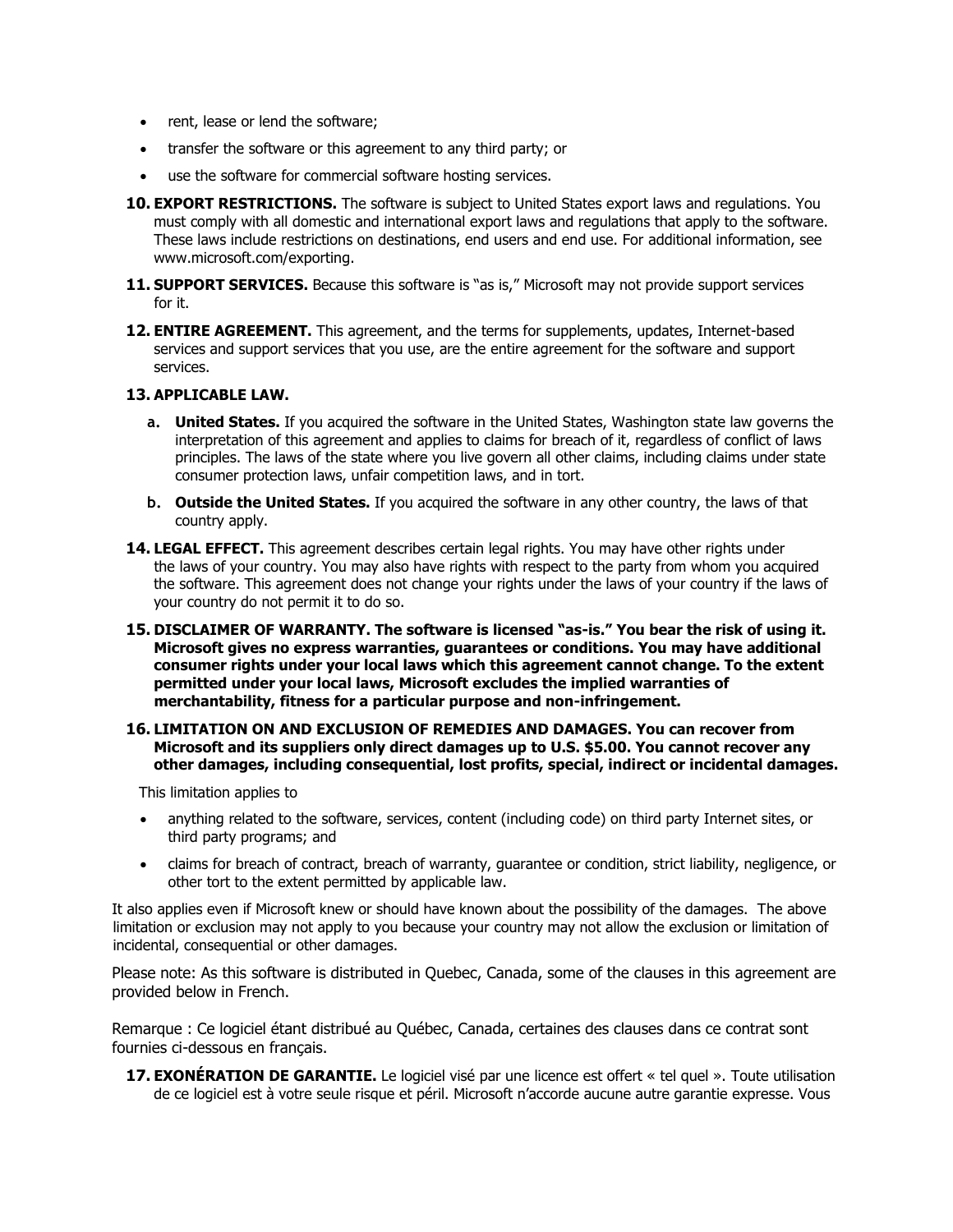pouvez bénéficier de droits additionnels en vertu du droit local sur la protection dues consommateurs, que ce contrat ne peut modifier. La ou elles sont permises par le droit locale, les garanties implicites de qualité marchande, d'adéquation à un usage particulier et d'absence de contrefaçon sont exclues.

**18. LIMITATION DES DOMMAGES-INTÉRÊTS ET EXCLUSION DE RESPONSABILITÉ POUR LES DOMMAGES.** Vous pouvez obtenir de Microsoft et de ses fournisseurs une indemnisation en cas de dommages directs uniquement à hauteur de 5,00 \$ US. Vous ne pouvez prétendre à aucune indemnisation pour les autres dommages, y compris les dommages spéciaux, indirects ou accessoires et pertes de bénéfices.

Cette limitation concerne :

- tout ce qui est relié au logiciel, aux services ou au contenu (y compris le code) figurant sur des sites Internet tiers ou dans des programmes tiers ; et
- les réclamations au titre de violation de contrat ou de garantie, ou au titre de responsabilité stricte, de négligence ou d'une autre faute dans la limite autorisée par la loi en vigueur.

Elle s'applique également, même si Microsoft connaissait ou devrait connaître l'éventualité d'un tel dommage. Si votre pays n'autorise pas l'exclusion ou la limitation de responsabilité pour les dommages indirects, accessoires ou de quelque nature que ce soit, il se peut que la limitation ou l'exclusion ci-dessus ne s'appliquera pas à votre égard.

**EFFET JURIDIQUE.** Le présent contrat décrit certains droits juridiques. Vous pourriez avoir d'autres droits prévus par les lois de votre pays. Le présent contrat ne modifie pas les droits que vous confèrent les lois de votre pays si celles ci ne le permettent pas.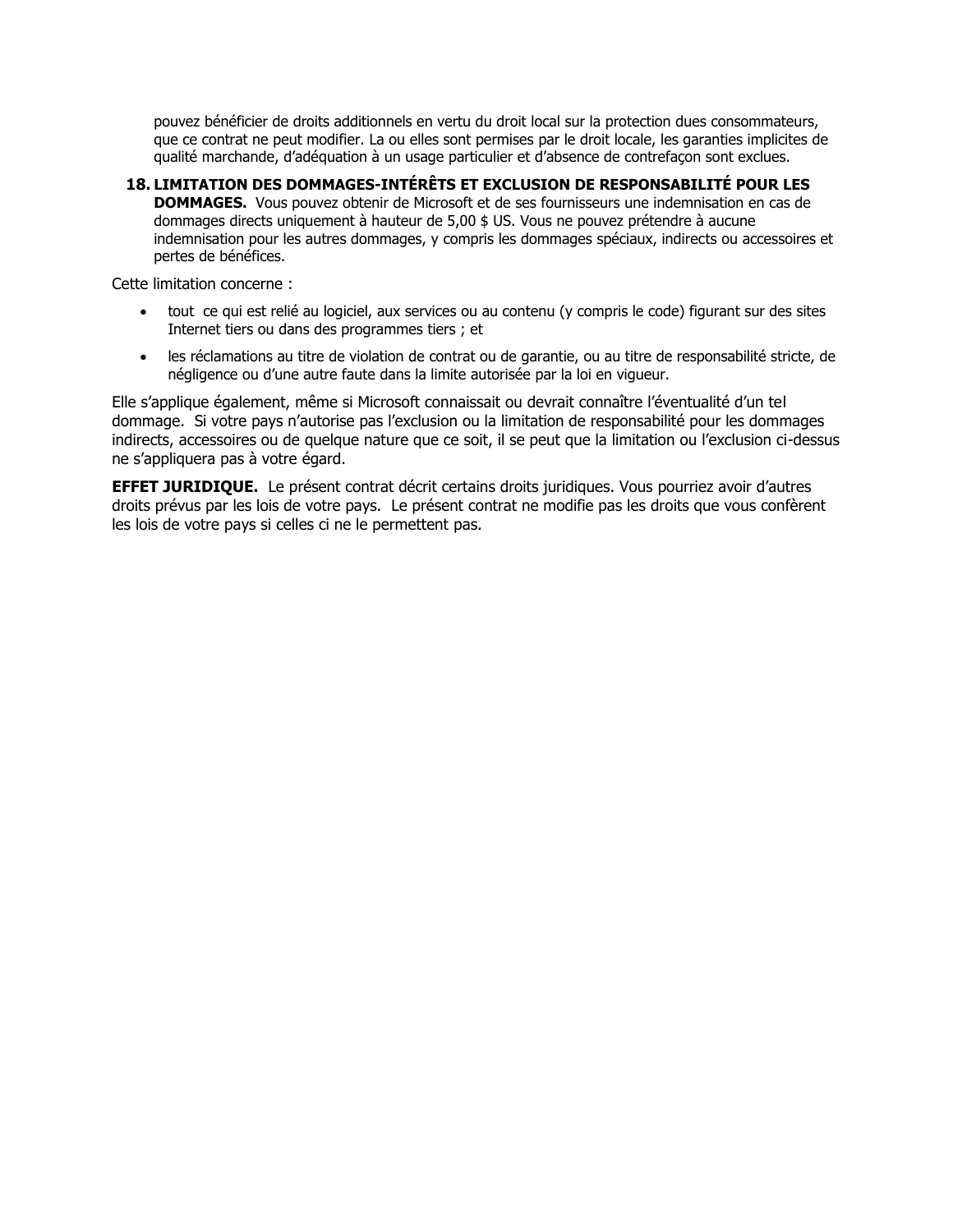### EXHIBIT A

## Microsoft Products included in the Virtual Hard Disk Image

and

### Exceptions and Additional Terms for Particular Products

| Time Sensitive Software. The software will stop<br>running on: | The Virtual Machine(s) contained in this package are<br>based on an evaluation version of the Windows Server<br>OS. The virtual machines allow for one or more 10 day<br>grace periods along with a 180 day activated evaluation<br>period. In order to begin the 180 day evaluation period<br>you must connect the virtual machine to the Internet<br>and activate it. You need not enter a Windows key in<br>order to activate, it is already imbedded within the<br>evaluation version of Windows Server. After either the<br>grace period or the evaluation period expires, the virtual<br>machine will shut down after 1 hour of continuous<br>operation. If additional grace periods are available you<br>may restart your grace period by using the slmgr -rearm<br>command. This will reset the grace period for 10 days<br>and then you may connect the virtual machine to the<br>Internet and reactivate it for an additional 180<br>evaluation period. |
|----------------------------------------------------------------|-------------------------------------------------------------------------------------------------------------------------------------------------------------------------------------------------------------------------------------------------------------------------------------------------------------------------------------------------------------------------------------------------------------------------------------------------------------------------------------------------------------------------------------------------------------------------------------------------------------------------------------------------------------------------------------------------------------------------------------------------------------------------------------------------------------------------------------------------------------------------------------------------------------------------------------------------------------------|
|----------------------------------------------------------------|-------------------------------------------------------------------------------------------------------------------------------------------------------------------------------------------------------------------------------------------------------------------------------------------------------------------------------------------------------------------------------------------------------------------------------------------------------------------------------------------------------------------------------------------------------------------------------------------------------------------------------------------------------------------------------------------------------------------------------------------------------------------------------------------------------------------------------------------------------------------------------------------------------------------------------------------------------------------|

| Microsoft Products included in the Virtual Hard<br>Disk Image | Exceptions and Additional Terms for Particular Products                                                                                                                                                                                                                                                                                                                                                                                                                                                                                                                                                                                                                                                                                                                                                                                                                                                                                     |
|---------------------------------------------------------------|---------------------------------------------------------------------------------------------------------------------------------------------------------------------------------------------------------------------------------------------------------------------------------------------------------------------------------------------------------------------------------------------------------------------------------------------------------------------------------------------------------------------------------------------------------------------------------------------------------------------------------------------------------------------------------------------------------------------------------------------------------------------------------------------------------------------------------------------------------------------------------------------------------------------------------------------|
| MICROSOFT ASP.NET MODEL VIEW<br><b>CONTROLLER 2</b>           | <b>Third Party Programs.</b> The software contains third<br>٠<br>party programs. The license terms with those<br>programs apply to your use of them.                                                                                                                                                                                                                                                                                                                                                                                                                                                                                                                                                                                                                                                                                                                                                                                        |
| MICROSOFT DYNAMICS AX 2012 R3                                 | Third-Party Notices. The software may include<br>$\bullet$<br>third-party materials (i.e., code or documentation)<br>that Microsoft licenses to you under this agreement.<br>Notices, if any, for the third-party materials are<br>included for your information only.<br><b>Included Microsoft Programs.</b> The software<br>$\bullet$<br>contains other Microsoft programs. If separate<br>license terms accompany those components, the<br>license terms with those components apply to your<br>use of the components instead of these license terms.<br>Microsoft SQL-branded Components. The<br>$\bullet$<br>software is accompanied by Microsoft SQL Server-<br>branded components, which are licensed to you under<br>the terms of the respective SQL Server licenses<br>located in the "Licenses" folder in the software's<br>installation directory. If you do not accept the<br>applicable Microsoft SQL Server-branded component |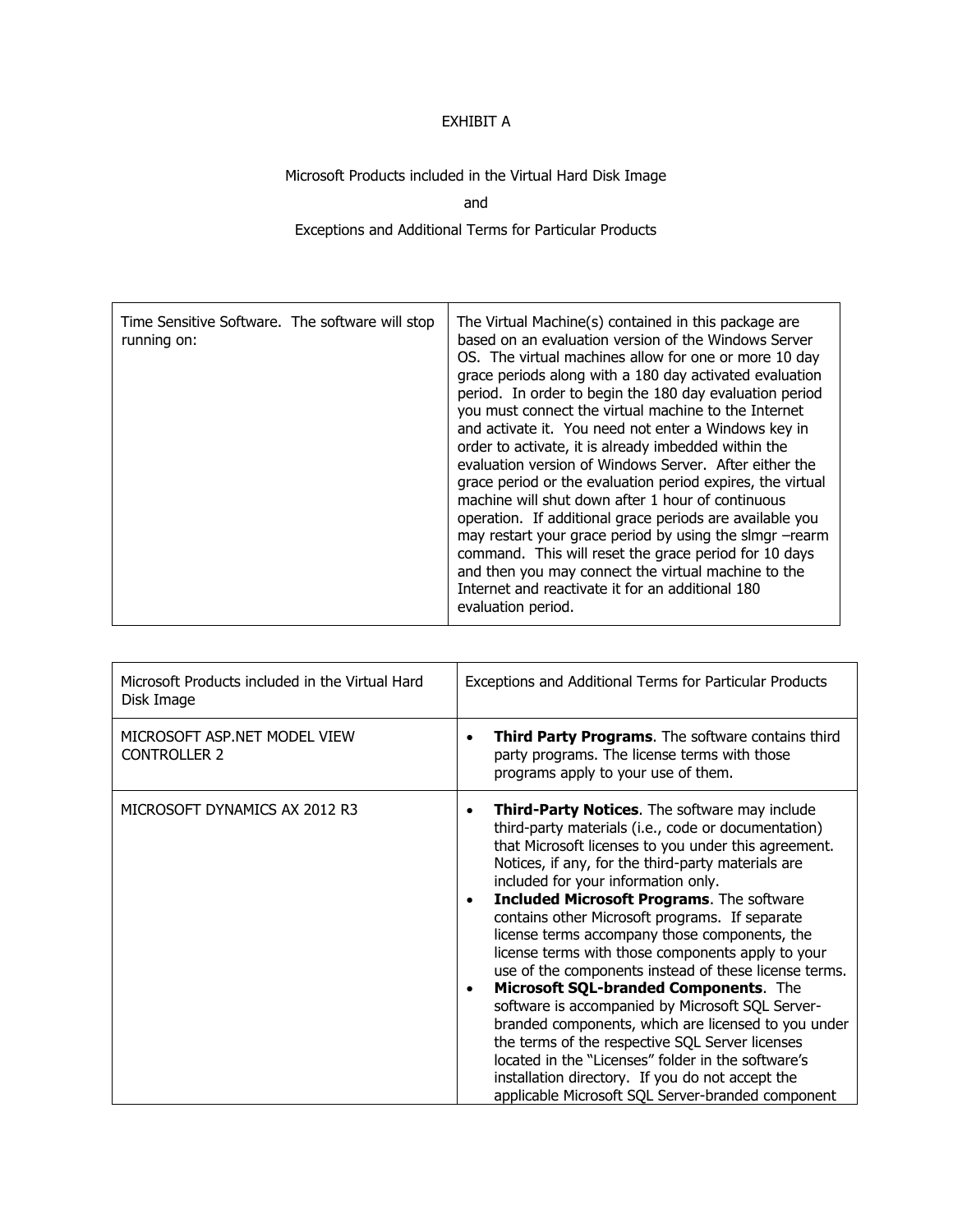|                                                                                              | license terms, you may not use that component.<br><b>Windows Identity Foundation.</b> The software<br>$\bullet$<br>contains Microsoft Windows Identity Foundation<br>(KB974405) software ("WIF"). This software is part<br>of Windows. You may use WIF with each validly<br>licensed copy of Windows. You may not use WIF if<br>you do not have a license for Windows. Privacy<br>statement: go.microsoft.com/fwlink/?LinkId=164072.<br>Fictitious Data. The uniform resource locators<br>$\bullet$<br>(URLs), addresses, names of individuals, companies,<br>cities, states, and other items depicted and<br>referenced in the software or documentation are<br>fictitious in nature. They are provided as examples<br>and illustrations only. No real association or<br>connection is intended or should be inferred.<br><b>Complex Software.</b> The software is complex<br>$\bullet$                                                                                                                                                                                                                                                                                                                                                                                                                                                                                                                                                                                                                                                                |
|----------------------------------------------------------------------------------------------|---------------------------------------------------------------------------------------------------------------------------------------------------------------------------------------------------------------------------------------------------------------------------------------------------------------------------------------------------------------------------------------------------------------------------------------------------------------------------------------------------------------------------------------------------------------------------------------------------------------------------------------------------------------------------------------------------------------------------------------------------------------------------------------------------------------------------------------------------------------------------------------------------------------------------------------------------------------------------------------------------------------------------------------------------------------------------------------------------------------------------------------------------------------------------------------------------------------------------------------------------------------------------------------------------------------------------------------------------------------------------------------------------------------------------------------------------------------------------------------------------------------------------------------------------------|
|                                                                                              | computer software. Its performance will vary<br>depending on your hardware platform, software<br>interactions, the configuration of the software, and<br>other factors. The software is neither fault tolerant<br>nor free from errors, conflicts, or interruptions                                                                                                                                                                                                                                                                                                                                                                                                                                                                                                                                                                                                                                                                                                                                                                                                                                                                                                                                                                                                                                                                                                                                                                                                                                                                                     |
| MICROSOFT EXPRESSION BLEND SOFTWARE<br>DEVELOPMENT KIT FOR .NET FRAMEWORK 4.0<br><b>NONE</b> | N/A<br>$\bullet$                                                                                                                                                                                                                                                                                                                                                                                                                                                                                                                                                                                                                                                                                                                                                                                                                                                                                                                                                                                                                                                                                                                                                                                                                                                                                                                                                                                                                                                                                                                                        |
| MICROSOFT OFFICE 2013 DESKTOP<br><b>APPLICATION SOFTWARE</b>                                 | Third Party Programs. The software may include<br>$\bullet$<br>third party programs that Microsoft, not the third<br>party, licenses to you under this agreement. Notices,<br>if any, for the third party program are included for<br>your information only.<br>Font Components. While the software is running,<br>you may use its fonts to display and print content.<br>You may temporarily download the fonts to a printer<br>or other output device to print content, and you may<br>embed fonts in content only as permitted by the<br>embedding restrictions in the fonts.<br>Media Elements. Microsoft grants you a license to<br>copy, distribute, perform and display media elements<br>(images, clip art, animations, sounds, music, video<br>clips, templates and other forms of content) included<br>with the software in projects and documents, except<br>that you may not: (i) sell, license or distribute copies<br>of any media elements by themselves or as a product<br>if the primary value of the product is the media<br>elements; (ii) grant your customers rights to further<br>license or distribute the media elements; (iii) license<br>or distribute for commercial purposes media elements<br>that include the representation of identifiable<br>individuals, governments, logos, trademarks, or<br>emblems or use these types of images in ways that<br>could imply an endorsement or association with your<br>product, entity or activity; or (iv) create obscene or<br>scandalous works using the media elements. Other |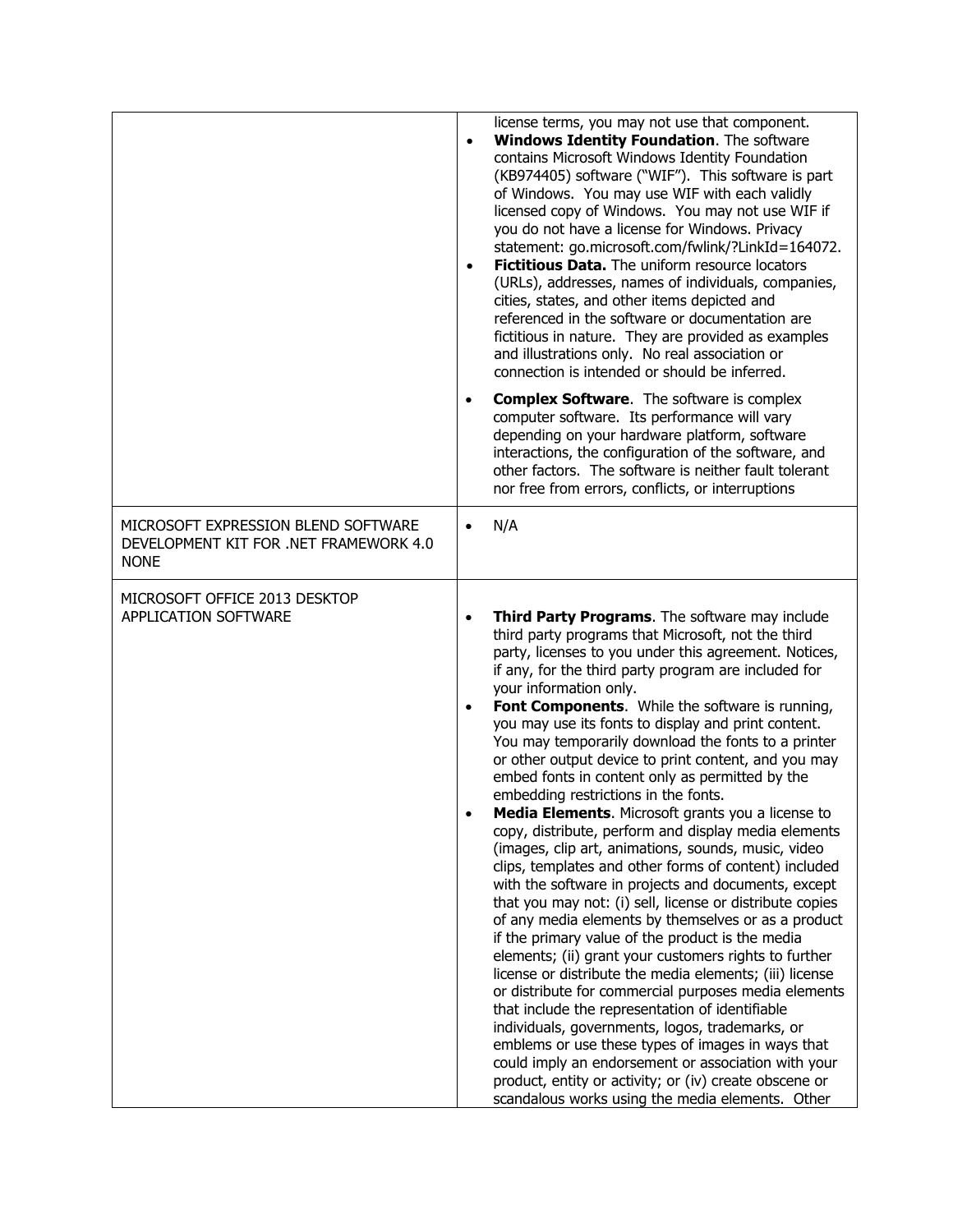|                                                             | media elements, which are accessible on Office.com<br>or on other websites through features of the<br>software, are governed by the terms on those<br>websites.                                                                                                                                                                                                                                                                                                                                                                                                                                                                                                                                                                                                                                           |
|-------------------------------------------------------------|-----------------------------------------------------------------------------------------------------------------------------------------------------------------------------------------------------------------------------------------------------------------------------------------------------------------------------------------------------------------------------------------------------------------------------------------------------------------------------------------------------------------------------------------------------------------------------------------------------------------------------------------------------------------------------------------------------------------------------------------------------------------------------------------------------------|
| MICROSOFT OFFICE ADMINISTRATIVE<br><b>TEMPLATES</b>         | N/A<br>$\bullet$                                                                                                                                                                                                                                                                                                                                                                                                                                                                                                                                                                                                                                                                                                                                                                                          |
| MICROSOFT OFFICE WEB COMPONENTS                             | N/A<br>$\bullet$                                                                                                                                                                                                                                                                                                                                                                                                                                                                                                                                                                                                                                                                                                                                                                                          |
| MICROSOFT PROJECT PROFESSIONAL 2013                         | N/A<br>$\bullet$                                                                                                                                                                                                                                                                                                                                                                                                                                                                                                                                                                                                                                                                                                                                                                                          |
| MICROSOFT POWER QUERY FOR EXCEL                             | <b>Power Query Service.</b> This software uses Power<br>$\bullet$<br>Query Service. The Terms of Service for Power Query<br>Service governs your use of it. The Terms of Service<br>are available at<br>http://go.microsoft.com/fwlink/?LinkID=309183&clcid<br>=0x409 and are incorporated into this agreement by<br>reference.<br>Use of Information. We may use the computer<br>$\bullet$<br>information, Power Query Service information, and<br>CEIP information, to improve our software and<br>services. We may also share it with others, such as<br>hardware and software vendors. They may use the<br>information to improve how their products run with<br>Microsoft software.                                                                                                                  |
| MICROSOFT REPORTVIEWER 2010                                 | N/A<br>$\bullet$                                                                                                                                                                                                                                                                                                                                                                                                                                                                                                                                                                                                                                                                                                                                                                                          |
| MICROSOFT SHAREPOINT SERVER 2013                            | N/A                                                                                                                                                                                                                                                                                                                                                                                                                                                                                                                                                                                                                                                                                                                                                                                                       |
| MICROSOFT SILVERLIGHT 4                                     | N/A<br>$\bullet$                                                                                                                                                                                                                                                                                                                                                                                                                                                                                                                                                                                                                                                                                                                                                                                          |
| MICROSOFT SQL SERVER 2008 R2 ADOMD.NET                      | N/A                                                                                                                                                                                                                                                                                                                                                                                                                                                                                                                                                                                                                                                                                                                                                                                                       |
| MICROSOFT SQL SERVER 2008 R2 ANALYSIS<br>MANAGEMENT OBJECTS | N/A                                                                                                                                                                                                                                                                                                                                                                                                                                                                                                                                                                                                                                                                                                                                                                                                       |
| MICROSOFT SQL SERVER 2008 R2 NATIVE<br><b>CLIENT</b>        | N/A                                                                                                                                                                                                                                                                                                                                                                                                                                                                                                                                                                                                                                                                                                                                                                                                       |
| MICROSOFT SQL SERVER 2014 ENTERPRISE<br>SERVER/CAL EDITION  | <b>SQL Server Reporting Services Map Report</b><br>$\bullet$<br>Item. Power View and SQL Reporting Services Map<br>Item both include use of Bing Maps. You may only<br>use the content provided through Bing Maps,<br>including geocodes, within Power View or SQL<br>Reporting Services Map Item. Your use of Bing Maps<br>is also governed by the Bing Maps End User Terms of<br>Use available at<br><http: ?linkid="9710837" go.microsoft.com=""> and the<br/>Bing Maps Privacy Statement available at<br/><http: ?linkid="248686" fwlink="" go.microsoft.com="">.<br/><b>THIRD PARTY NOTICES.</b> The software may include<br/><math display="inline">\bullet</math><br/>third party code, that Microsoft, not the third party,<br/>licenses to you under the terms set forth in this</http:></http:> |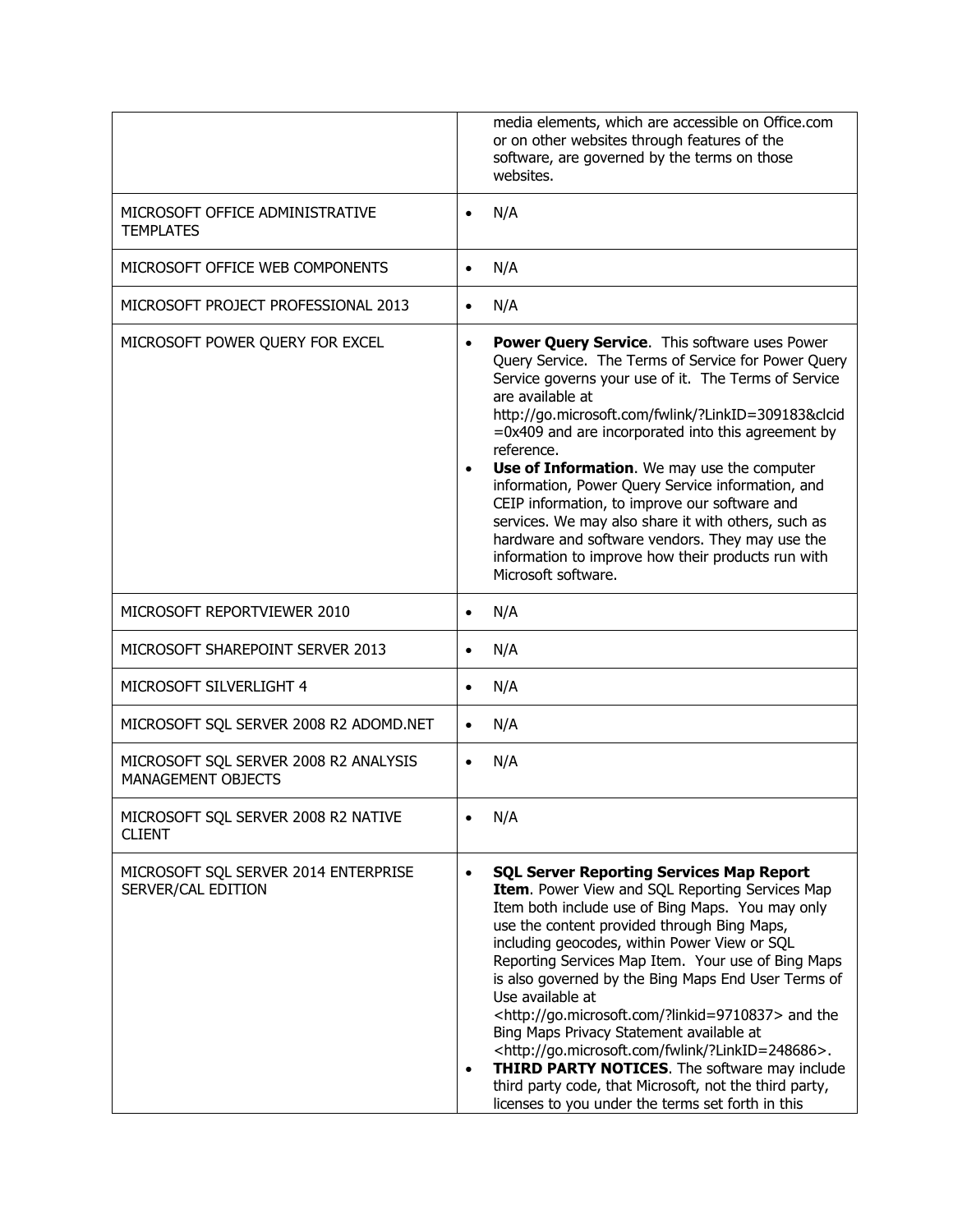|                                                                                      | agreement. Notices, if any, for any third party code<br>are included for your information only. Additionally,<br>any third party scripts, linked to, called or referenced<br>from this software, are licensed to you by the third<br>parties that own such code, not by Microsoft, see<br>ASP.NET Ajax CDN Terms of Use:<br><http: ajaxlibrary="" cdn.ashx="" www.asp.net="">.</http:>                                                                                                                                                                                                                                                                                                                                                                                                                                                                                                                                                                                                                                                                                                                                                                                                                                                                                                                                                                                                                                                                                                                                                                                                                                                                                                                                                                                                                                                                                          |
|--------------------------------------------------------------------------------------|---------------------------------------------------------------------------------------------------------------------------------------------------------------------------------------------------------------------------------------------------------------------------------------------------------------------------------------------------------------------------------------------------------------------------------------------------------------------------------------------------------------------------------------------------------------------------------------------------------------------------------------------------------------------------------------------------------------------------------------------------------------------------------------------------------------------------------------------------------------------------------------------------------------------------------------------------------------------------------------------------------------------------------------------------------------------------------------------------------------------------------------------------------------------------------------------------------------------------------------------------------------------------------------------------------------------------------------------------------------------------------------------------------------------------------------------------------------------------------------------------------------------------------------------------------------------------------------------------------------------------------------------------------------------------------------------------------------------------------------------------------------------------------------------------------------------------------------------------------------------------------|
| MICROSOFT SQL SERVER 2012 POWERPIVOT<br>FOR MICROSOFT EXCEL                          | N/A                                                                                                                                                                                                                                                                                                                                                                                                                                                                                                                                                                                                                                                                                                                                                                                                                                                                                                                                                                                                                                                                                                                                                                                                                                                                                                                                                                                                                                                                                                                                                                                                                                                                                                                                                                                                                                                                             |
| MICROSOFT SQL SERVER DATA TOOLS -<br>BUSINESS INTELLIGENCE FOR VISUAL STUDIO<br>2012 | <b>Included Microsoft Programs.</b> The software<br>$\bullet$<br>includes Microsoft Visual Studio 2012 Shell (Isolated)<br>Redistributable Package, Microsoft Visual Studio 2012<br>Shell (Integrated) Redistributable Package, Microsoft<br>Visual Studio Tools for Applications 2012, .NET<br>Framework 4.5, Visual C++ Redistributable for Visual<br>Studio 2012 and Microsoft Report Viewer 2012<br>Runtime in conjunction with the software licensed<br>here. If you do not accept the license terms for these<br>other Microsoft programs do use the programs.<br><b>SQL Server Reporting Services Map Report</b><br>Item. The software may include features that<br>retrieve content such as maps, images and other data<br>through the Bing Maps (or successor branded)<br>application programming interface (the "Bing Maps<br>APIs"). The purpose of these features is to create<br>reports displaying data on top of maps, aerial and<br>hybrid imagery. If these features are included, you<br>may use them to create and view dynamic or static<br>documents. This may be done only in conjunction<br>with and through methods and means of access<br>integrated in the software. You may not otherwise<br>copy, store, archive, or create a database of the<br>content available through the Bing Maps APIs. You<br>may not use the following for any purpose even if<br>they are available through the Bing Maps APIs:<br>• Bing Maps APIs to provide sensor based<br>guidance/routing, or<br>• any Road Traffic Data or Bird's Eye Imagery (or<br>associated metadata).<br>Your use of the Bing Maps APIs and associated content is<br>also subject to the additional terms and conditions at<br>go.microsoft.com/fwlink/?LinkId=21969.<br>MICROSOFT SQL SERVER SOFTWARE<br><b>COMPONENTS.</b> The software contains other<br>Microsoft SQL Server technologies |
| MICROSOFT SYNC FRAMEWORK 2.1 CORE<br><b>COMPONENTS NONE</b>                          | N/A<br>$\bullet$                                                                                                                                                                                                                                                                                                                                                                                                                                                                                                                                                                                                                                                                                                                                                                                                                                                                                                                                                                                                                                                                                                                                                                                                                                                                                                                                                                                                                                                                                                                                                                                                                                                                                                                                                                                                                                                                |
| MICROSOFT SYNC FRAMEWORK 2.1 DATABASE<br>PROVIDERS NONE                              | N/A                                                                                                                                                                                                                                                                                                                                                                                                                                                                                                                                                                                                                                                                                                                                                                                                                                                                                                                                                                                                                                                                                                                                                                                                                                                                                                                                                                                                                                                                                                                                                                                                                                                                                                                                                                                                                                                                             |